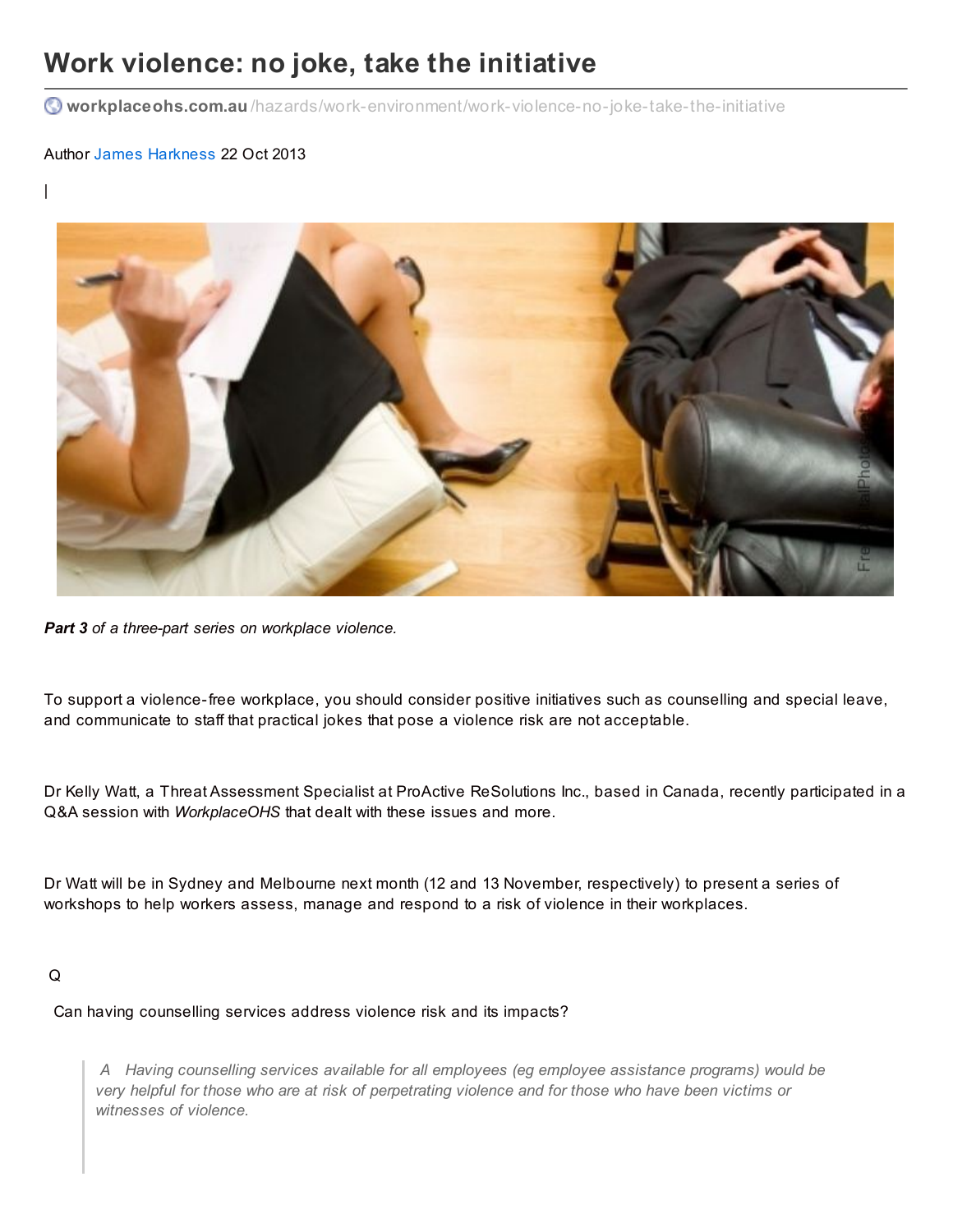*Given that some of the most important risk factors for general violence (eg problems with employment relationships, serious mental disorder, substance use, and stress and coping) are those that respond well to intervention, it's best practice to support employees by intervening with these problems before they escalate to more serious problems.*

If there are concerns about violence risk when a referral is being made, this should be communicated to the *counsellor. You should also ensure the counsellor has adequate training related to violence risk assessment and management.*

#### Q

#### Actual physical violence can be seen, but how do employers detect for violent ideation?

*A Ideation detection can happen in multiple ways, some more direct than others. For instance, a worker* could tell you they're having fantasies of hurting their co-workers or write in their journal or on Facebook about *their violent thoughts — that's very explicit.*

A worker might also engage in behaviour that could imply that they may be experiencing violent ideation. But you have to be clear, this is more of an inference. For example, if a worker posts pictures of restricted *handguns in their workspace, it could be inferred they're potentially thinking of violence.*

*Sometimes when people are experiencing violent ideation they are having thoughts about what others may do* to hurt them. When this thought becomes irrational it is referred to as paranoid ideation. For people with major mental illness this actually increases their risk of violence. They may become so fearful for their own safety *that they do something to harm others as a way of defending themselves from perceived danger.*

### Q

# In some cases, practical jokes and 'playing around' (eg play fighting) have led to a workplace injury. Should employers ban this behaviour?

A Part of how we define violence is any actual, attempted or threatened physical harm to others that was *intentional or reckless and non-consensual. Therefore, you'll need to determine issues related to intent and consent in any investigation you do when someone was physically harmed by someone else.*

When it comes to practical jokes and play fighting, employees may not intentionally physically harm their co*workers but could recklessly do so (eg when someone ought reasonably to have known the behaviour they* engaged in could have resulted in physical harm to others). However, this would still be considered violence *and therefore employees should be discouraged from engaging in any practical jokes that could recklessly result in physical harm to others.*

# Q

Is malicious property damage an example of a primary or a secondary warning sign?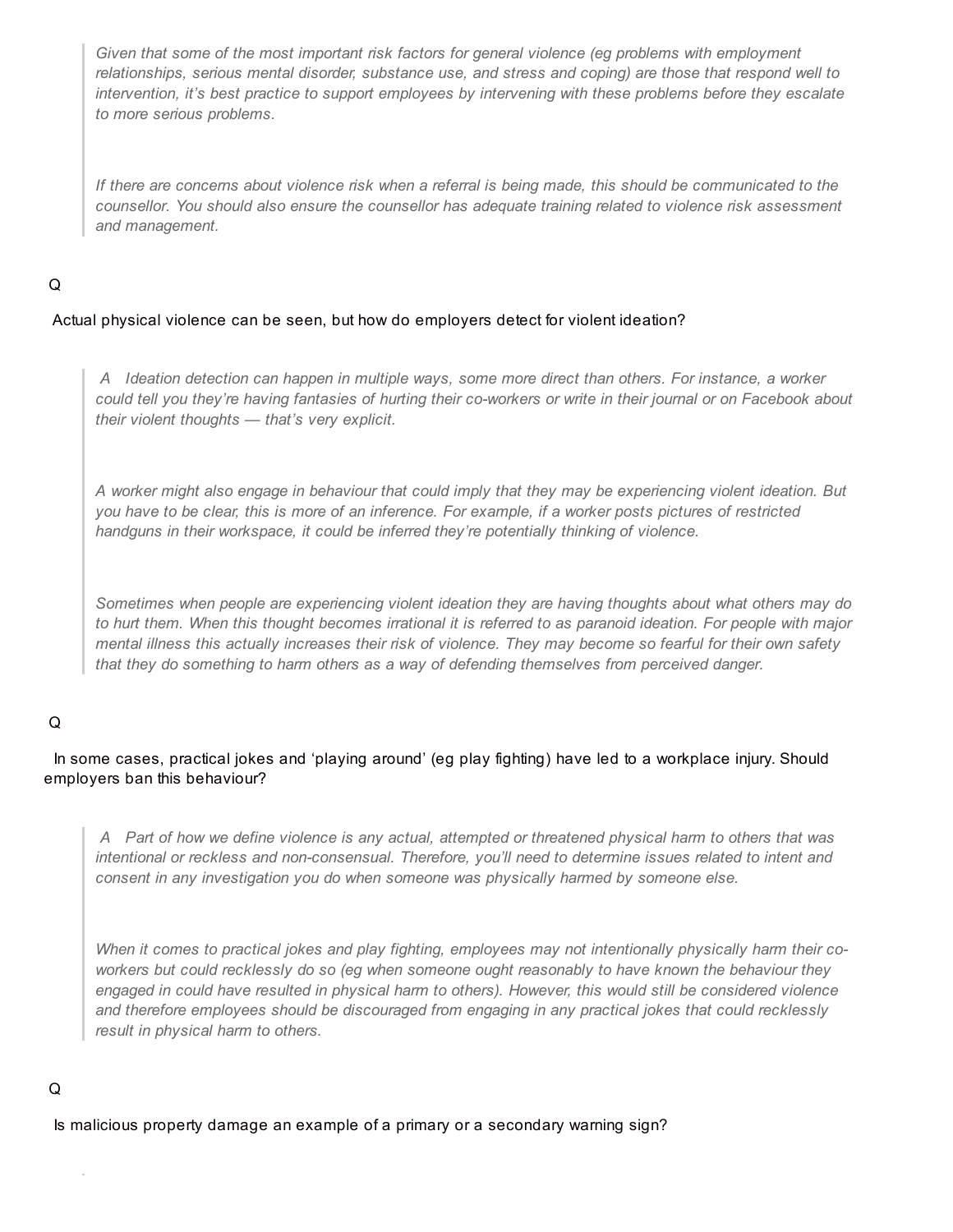A It will be a primary warning sign if it is perceived to be intentionally or recklessly done and perceived to *give people reasonable grounds to fear for their physical safety.*

# Q

Is there a different approach for dealing with an employee who is a violent risk, compared with a non-employee who poses a risk?

A The approach you take in dealing with violence risk from employees and customers should not differ with respect to detecting warning signs and responding to warning signs (eg violence triaging - see [Part](http://www.workplaceohs.com.au/hazards/work-environment/triage-needed-to-combat-workplace-violence) 1 of this series). Regardless of whether it is a customer or employee, employers have the responsibility to triage for *and respond to obvious signs of violence risk under statutory law, common law and professional codes of* ethics. Failure to do so may result in legal liability if actions failed to meet professional standards and resulted *in harm to others.*

*However, if you have reasonable grounds to be concerned about violence risk, your options related to conducting comprehensive violence risk assessment and management will be very different depending on the case.*

### *Example*

*If you're concerned about the violence risk a customer poses, you may not know the identity of the customer, may not have the ability to interview this person, and may not have the same options related to management. If you're concerned about violence risk posed by an employee, you often know the employee well, will have the opportunity to interview them, and will have many options related to management.*

# Q

There has been a big push by Australian unions for special leave in employment clauses to deal with domestic/family violence; and, many employers are on board, too. How important are initiatives like this for a positive workplace culture?

*A This initiative is extremely progressive. Importantly, it demonstrates not only that domestic violence is not* acceptable in the workplace, but also that workplaces are there to support workers, whether the problems they *are experiencing are occurring inside or outside the workplace.*

Domestic violence is not a private issue because there's a possibility it could spilled over into the workplace. An employer should want to do whatever they could to support the person, which also helps manage the risk. *It's something that we all have a responsibility to try and prevent.*

[Part](http://www.workplaceohs.com.au/hazards/work-environment/triage-needed-to-combat-workplace-violence) 1 of this series covered key risk factors for violence, as well as the strategies you should implement to tackle the risk of violence at your workplace. [Part](http://www.workplaceohs.com.au/hazards/work-environment/work-violence-dont-overlook-critical-issues) 2, a Q&A with Dr Watt, addressed critical issues often overlooked, such as scenarios *that demand police intervention and the potential spill-over of domestic violence into the workplace.*